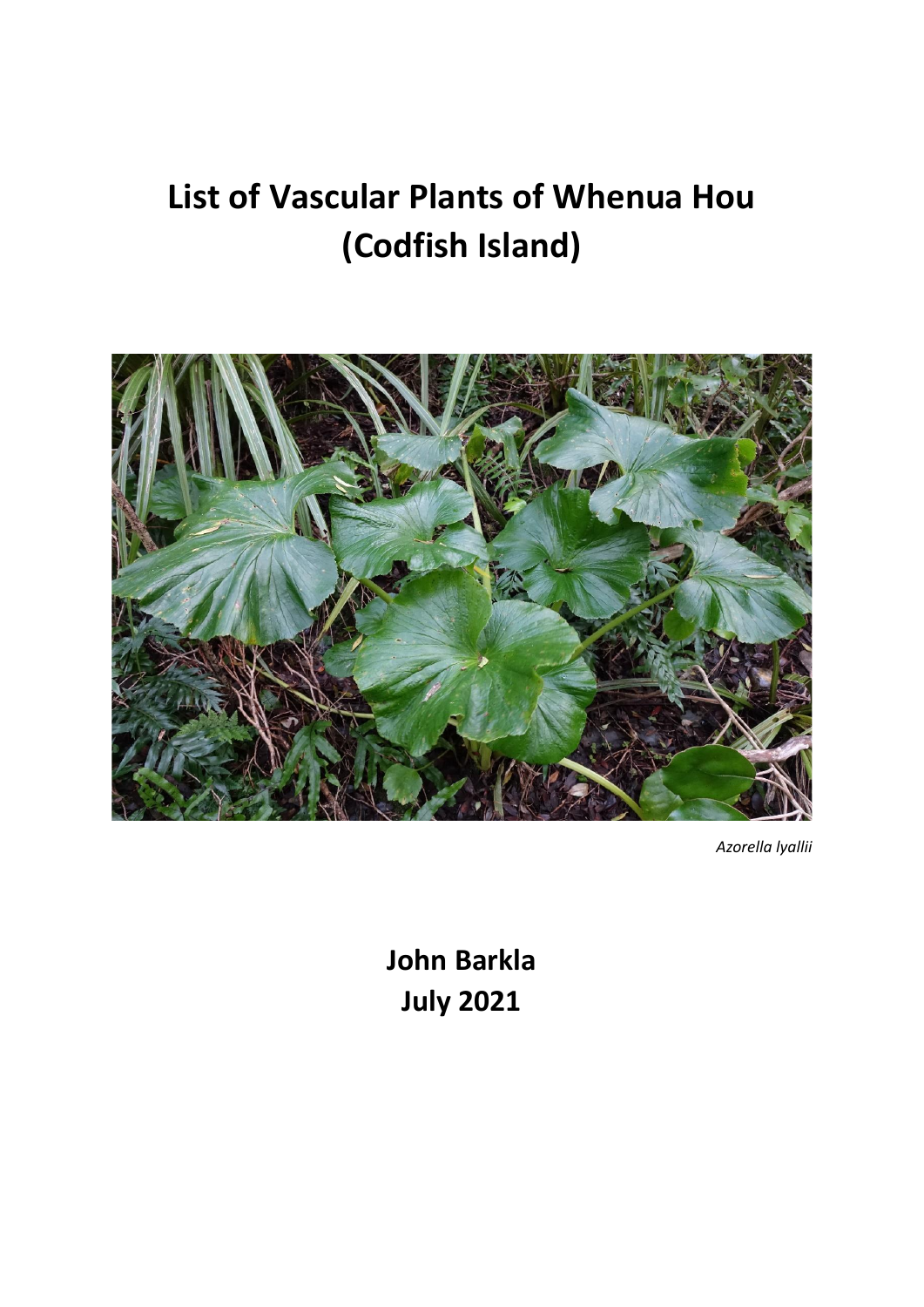This list is based on a visit to Whenua Hou (Codfish Island) by John Barkla 24 July – 7 Aug 2019. Whenua Hou (Codfish Island) lies west of Stewart Island/Rakiura and is c. 1396 hectares in size and rises to a height of 250 m above sea level. Whenua Hou was designated a Nature Reserve in 1986. A central grid reference for the island is NZ Topo50-CH08 900060.

The list is supplemented with records of taxa seen by others and recorded in lists by Courtney (1992), Rance (2010), from observations in [iNaturalist,](https://inaturalist.nz/observations) from personal communications, and from anonymous and undated records collected from an annotated copy of Hugh Wilson's field guide 'Stewart Island Plants' that resides in the DOC hut on Whenua Hou.

Courtney (1992) included records from D.L. Poppelwell 1911, B.A. Fineran 1965, H.D. Wilson 1978 and B. Rance 1990.

Rance (2010) included records from P. Johnson 1992, B. Fineran 1965, S. Courtney 1992, R. Cole and J. Hiscock.

Where there are multiple records for the same taxa, the most recent observer and date is listed. Plant names follow those used by the [New Zealand Plant Conservation Network.](https://www.nzpcn.org.nz/)

Please direct any corrections/additions to John Barkla [mjbarkla@xtra.co.nz.](mailto:mjbarkla@xtra.co.nz) Observations can also be made directly to [iNaturalist](https://inaturalist.nz/observations)

### **Plant lists and references cited**

Courtney, S. 1992. Checklist of Vascular Plants of Codfish Island. Unpublished list.

de Lange, P.J.; Rolfe, J.R.; Barkla, J.W.; Courtney, S.P.; Champion, P.D.; Perrie, L.R.; Beadel, S.M.; Ford, K.A.; Breitwieser,I.; Schonberger, I.; Hindmarsh-Walls, R.; Heenan, P.B.; Ladley, K. 2018: Conservation status of New Zealand indigenous vascular plants, 2017. New Zealand Threat Classification Series 22. Department of Conservation, Wellington. 82 p

Fineran B.A. 1965. Transactions of the Royal Society of New Zealand. Wellington. Royal Society of New Zealand [1961-1969], (Dunedin, NZ: Otago Daily Times Ltd).

Johnson, P. 1992: The Sand Dune and Beach Vegetation Inventory of New Zealand. II. South Island and Stewart Island, DSIR Land Resources Scientific Report Number 16, DSIR Land Resources: Christchurch. 278 p.

Peat, N. 2019. Whenua Hou. A new Land. The story of Codfish Island. Department of Conservation, Invercargill, in association with the Whenua Hou Committee.

Poppelwell D.L. 1911. Notes on the plant covering of Codfish Island and the rugged islands. Transactions and Proceedings of the Royal Society of New Zealand 44: 76–84.

Rance, B. 2010. Plant list – Sealers Beach, Whenua Hou/Codfish Island. Unpublished list.

Wilson H.D. *in* Meurk C.D. and Wilson H.D. 1978. Biological Survey of Reserves Series No. 18 – Stewart Island. Department of Conservation, Wellington 1979.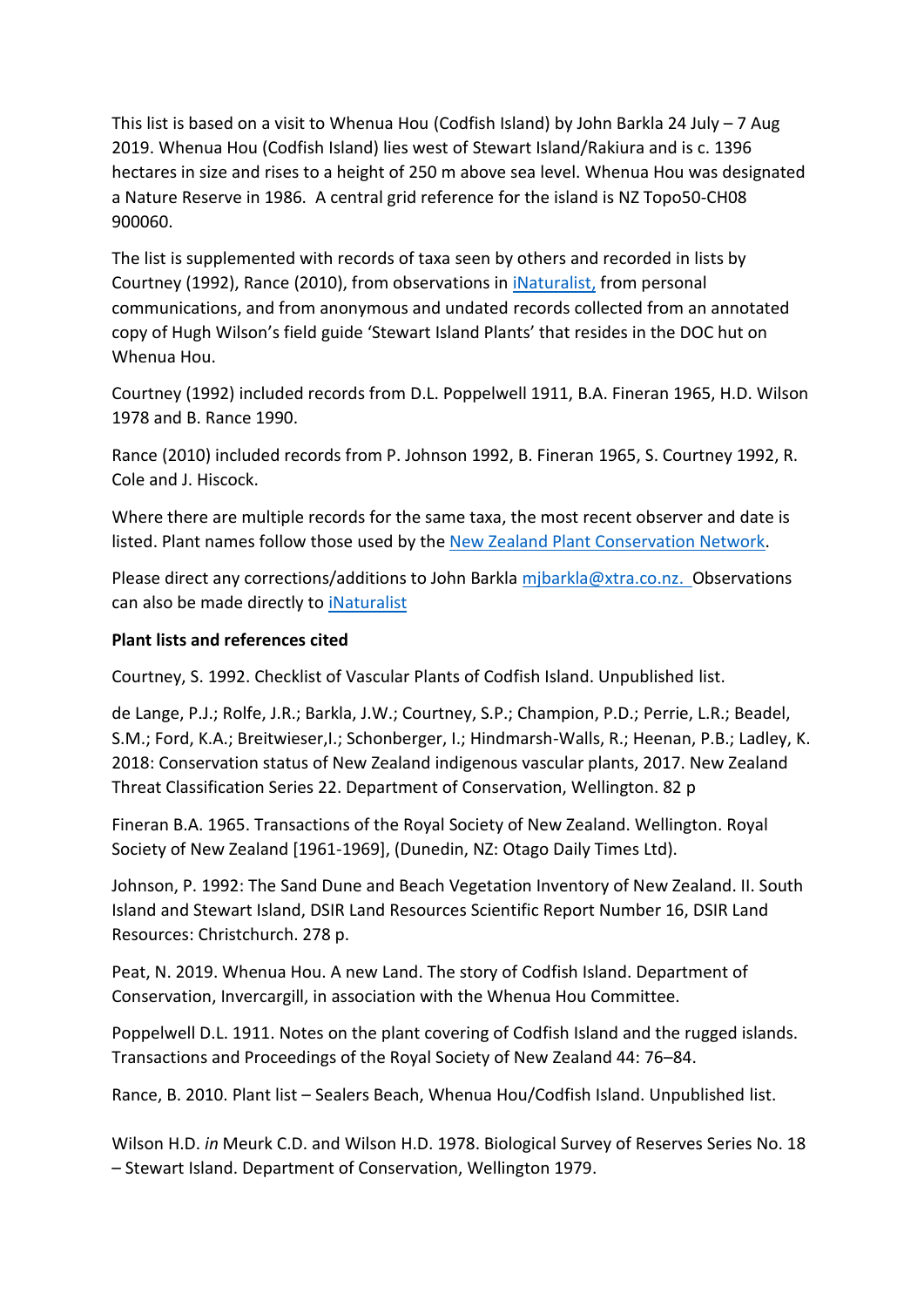## **LIST OF VASCULAR PLANTS OF WHENUA HOU (CODFISH ISLAND)**

**John Barkla July 2021**

- \* denotes exotic taxa
- # denotes taxa that are 'Threatened', 'At Risk' or 'Data Deficient' in latest conservation status assessment (de Lange et al. 2018)

| <b>Taxon</b>                              | Common name(s)                          | Seen by others<br>with most recent<br>observer and<br>date | <b>Notes</b> |
|-------------------------------------------|-----------------------------------------|------------------------------------------------------------|--------------|
| <b>FERNS AND ALLIES</b>                   |                                         |                                                            |              |
| Asplenium bulbiferum                      | Hen and chicken fern                    |                                                            |              |
| Asplenium flaccidum                       | Hanging spleenwort                      |                                                            |              |
| Asplenium hookerianum                     | Hooker's spleenwort                     | Fineran 1965                                               |              |
| Asplenium Iyallii                         | Lyall's spleenwort                      | <b>Rance 1990</b>                                          |              |
| Asplenium                                 | Shining spleenwort                      |                                                            |              |
| oblongifolium                             |                                         |                                                            |              |
| Asplenium obtusatum<br>Asplenium polyodon | Coastal spleenwort<br>Sickle spleenwort |                                                            |              |
| #Asplenium scleroprium                    | Southern shore                          |                                                            |              |
|                                           | spleenwort                              |                                                            |              |
| Austroblechnum banksii                    | Shore hard fern                         |                                                            |              |
| Austroblechnum durum                      |                                         |                                                            |              |
| Austroblechnum                            | Lance fern, reti                        |                                                            |              |
| lanceolatum                               |                                         |                                                            |              |
| Austroblechnum penna-                     | Little hard fern                        | <b>Rance 1990</b>                                          | As Blechnum  |
| marina subsp. alpina                      |                                         |                                                            | penna-marina |
| Cranfillia fluviatilis                    | Kiwikiwi                                | Courtney 1992                                              | As Blechnum  |
|                                           |                                         |                                                            | fluviatile   |
| Cyathea colensoi                          | Mountain tree fern                      | Poppelwell 1911                                            |              |
| Cyathea medullaris                        | Black tree fern, mamaku                 | <b>Eason 2010</b>                                          |              |
| Cyathea smithii                           | Smith's tree fern, katote               | Courtney 1992                                              |              |
| Dicksonia squarrosa                       | Rough tree fern, wheki                  |                                                            |              |
| Gleichenia dicarpa                        | Tangle fern                             | Courtney 1992                                              |              |
| Gleichenia microphylla                    | Carrier tangle fern                     | Wilson 1978                                                |              |
| Histiopteris incisa                       | Water fern, mata                        |                                                            |              |
| Hymenophyllum bivalve                     | Filmy fern                              | Courtney 1992                                              |              |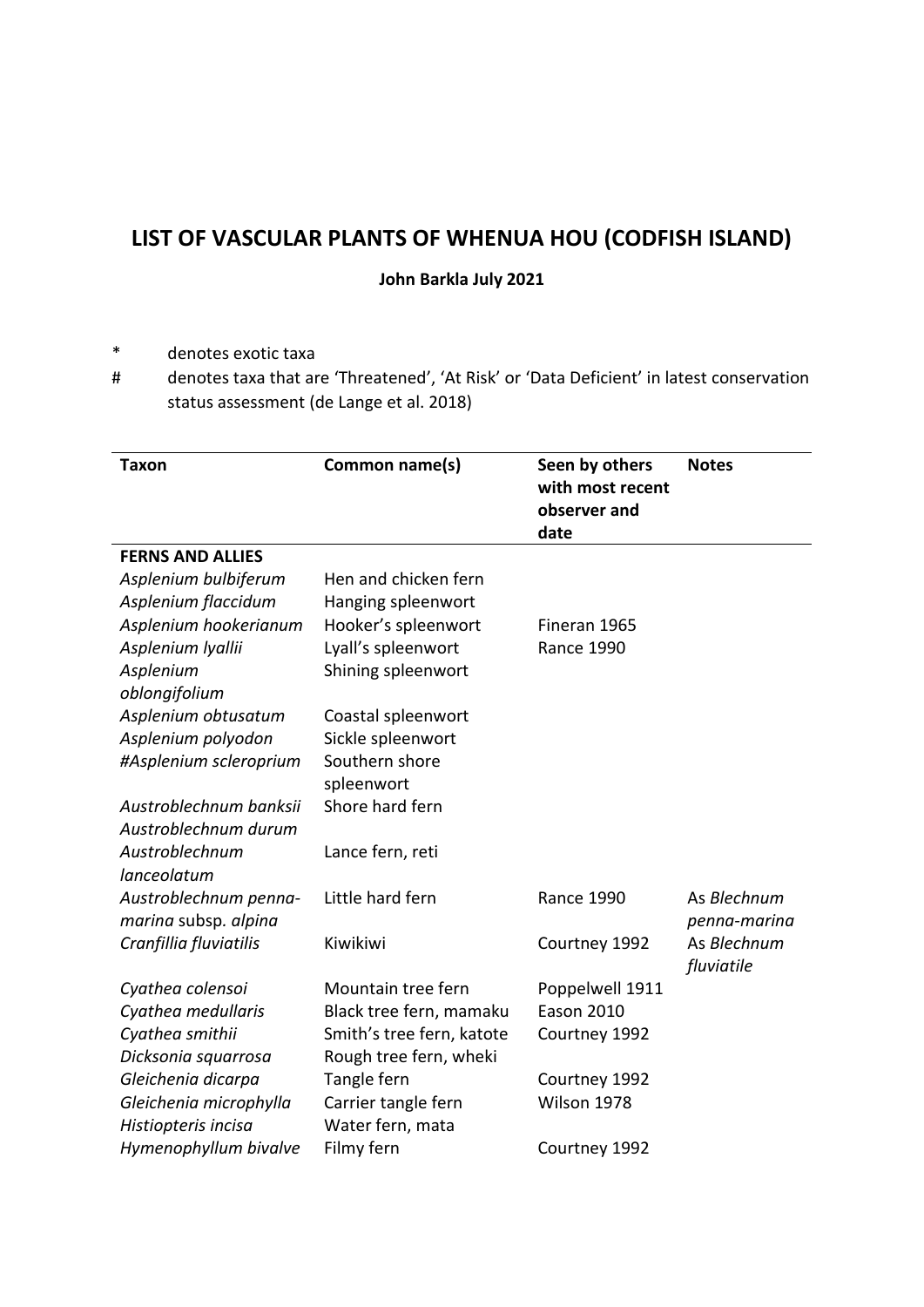| Hymenophyllum<br>demissum                                   | Drooping filmy fern,<br>irirangi                          |                                                                    |                                                         |
|-------------------------------------------------------------|-----------------------------------------------------------|--------------------------------------------------------------------|---------------------------------------------------------|
| Hymenophyllum<br>dilatatum                                  | Filmy fern, matua mauku                                   | Courtney 1992                                                      |                                                         |
| Hymenophyllum<br>flabellatum                                | Filmy fern                                                |                                                                    |                                                         |
| Hymenophyllum<br>frankliniae                                | Rusty filmy fern                                          | Anon, undated,<br>Whenua Hou<br>copy of 'Stewart<br>Island Plants' |                                                         |
| Hymenophyllum<br>minimum                                    | Filmy fern                                                | Courtney 1992                                                      |                                                         |
| Hymenophyllum<br>multifidum                                 | Much divided filmy fern                                   |                                                                    |                                                         |
| Hymenophyllum<br>nephrophyllum                              | Kidney fern, konehu                                       |                                                                    |                                                         |
| Hymenophyllum rarum                                         | Filmy fern                                                | Courtney 1992                                                      |                                                         |
| Hymenophyllum<br>revolutum                                  | Filmy fern                                                | Courtney 1992                                                      |                                                         |
| Hymenophyllum<br>rufescens                                  | Filmy fern                                                | Anon, undated,<br>Whenua Hou<br>copy of 'Stewart<br>Island Plants' |                                                         |
| Hymenophyllum<br>sanguinolentum                             | Filmy fern, piripiri                                      |                                                                    |                                                         |
| Hypolepis ambigua<br>Hypolepis rufobarbarta                 |                                                           | Courtney 1992<br>Courtney 1992                                     |                                                         |
| Lastreopsis hispida<br>Lomaria discolor                     | Hairy fern<br>Crown fern, petipeti,<br>piupiu             |                                                                    |                                                         |
| Lycopodiella diffusa                                        |                                                           |                                                                    |                                                         |
| Lycopodium scariosum<br>Lycopodium volubile                 | Creeping clubmoss<br>Climbing clubmoss,<br>waewaekoukou   | Courtney 1992<br>Courtney 1992                                     |                                                         |
| Notogrammitis<br>billardierei                               | Common strap fern                                         |                                                                    |                                                         |
| Notogrammitis<br>heterophylla                               | Comb fern                                                 |                                                                    |                                                         |
| #Notogrammitis rigida<br>Parablechnum novae-<br>zelandiae   | Southern strap-fern<br>Kiokio, horokio, palm leaf<br>fern |                                                                    |                                                         |
| Parablechnum novae-<br>zelandiae x<br>Parablechnum procerum |                                                           | Courtney 1992                                                      | As Blechnum<br>novae-<br>zelandiae x<br><b>Blechnum</b> |
|                                                             |                                                           |                                                                    | procerum                                                |

*Parablechnum procerum* Small kiokio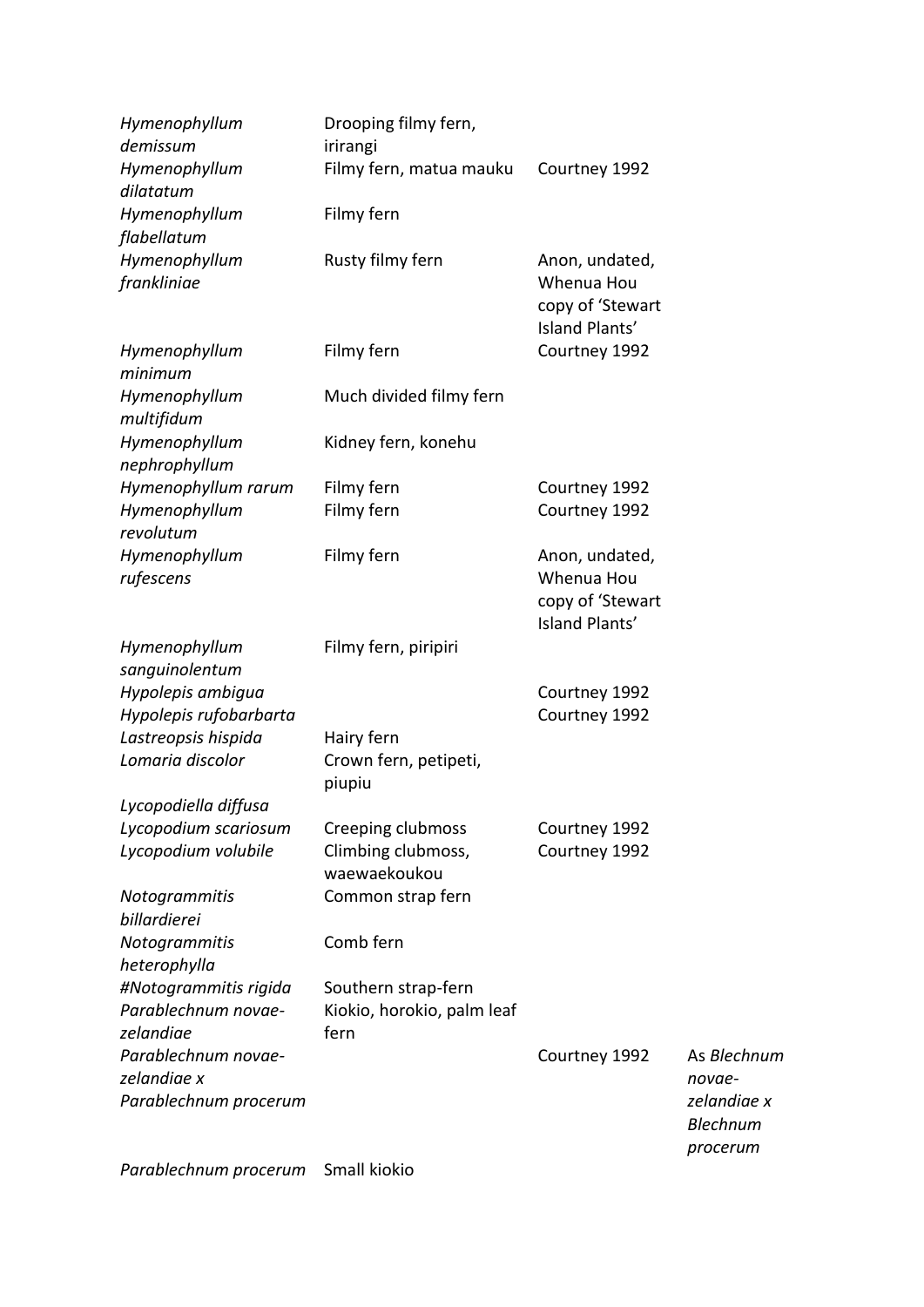| Phlegmariurus varius   | Clubmoss                   |             |
|------------------------|----------------------------|-------------|
| Polystichym vestitum   | Prickly shield fern, punui |             |
| Pteridium esculentum   | Bracken, rarauhe           |             |
| Rumohra adiantiformis  | Leathery shield fern,      |             |
|                        | florists fern              |             |
| Schizaea australis     |                            |             |
| Sticherus cunninghamii | Umbrella fern, Waekura,    | Wilson 1978 |
|                        | Tapuwae kotuku             |             |
| Tmesipteris tannensis  | Fork fern                  |             |
| Trichomanes venosum    | Veined bristle fern,       |             |
|                        | veined filmy fern          |             |
| Zealandia pustulata    | Hounds tongue,             |             |
| subsp. pustulata       | kowaowao, paraharaha       |             |

#### **GYMNOSPERMS**

| Dacrydium cupressinum  | Rimu, red pine             |                   |
|------------------------|----------------------------|-------------------|
| Halocarpus biformis    | Pink pine, yellow pine     | <b>Eason 2013</b> |
| Lepidothamnus          | Yellow silver pine         | <b>Eason 2009</b> |
| intermedius            |                            |                   |
| Pectinoptys ferruginea | Miro, brown pine           |                   |
| Podocarpus laetus      | Mountain totara, Hall's    |                   |
|                        | totara, thin-barked totara |                   |

## **DICOT TREES AND SHRUBS**

| Androstoma              |                        |              |                  |
|-------------------------|------------------------|--------------|------------------|
| empetrifolia            |                        |              |                  |
| Aristotelia serrata     | Makomako, wineberry    |              |                  |
| <b>Brachyglottis</b>    | Mutton-bird scrub      |              |                  |
| rotundifolia var.       |                        |              |                  |
| rotundifolia            |                        |              |                  |
| Carpodetus serratus     | Putaputaweta,          |              |                  |
|                         | marbleleaf             |              |                  |
| #Coprosma acerosa       | Sand coprosma          |              |                  |
| Coprosma areolata       | Thin-leaved coprosma   |              |                  |
| Coprosma colensoi       |                        |              |                  |
| Coprosma dumosa         |                        | Fineran 1965 | As Coprosma      |
|                         |                        |              | aff. parviflora  |
|                         |                        |              | (C. 'tayloriae') |
| Coprosma foetidissima   | Stinkwood              |              |                  |
| Coprosma foetidissima x |                        | Fineran 1965 |                  |
| colensoi                |                        |              |                  |
| Coprosma lucida         | Karamu, shining karamu |              |                  |
| Coprosma propinqua      | Mingimingi             |              |                  |
| var. propinqua          |                        |              |                  |
| Coprosma rhamnoides     |                        |              |                  |
| Coprosma rotundifolia   |                        | Fineran 1965 |                  |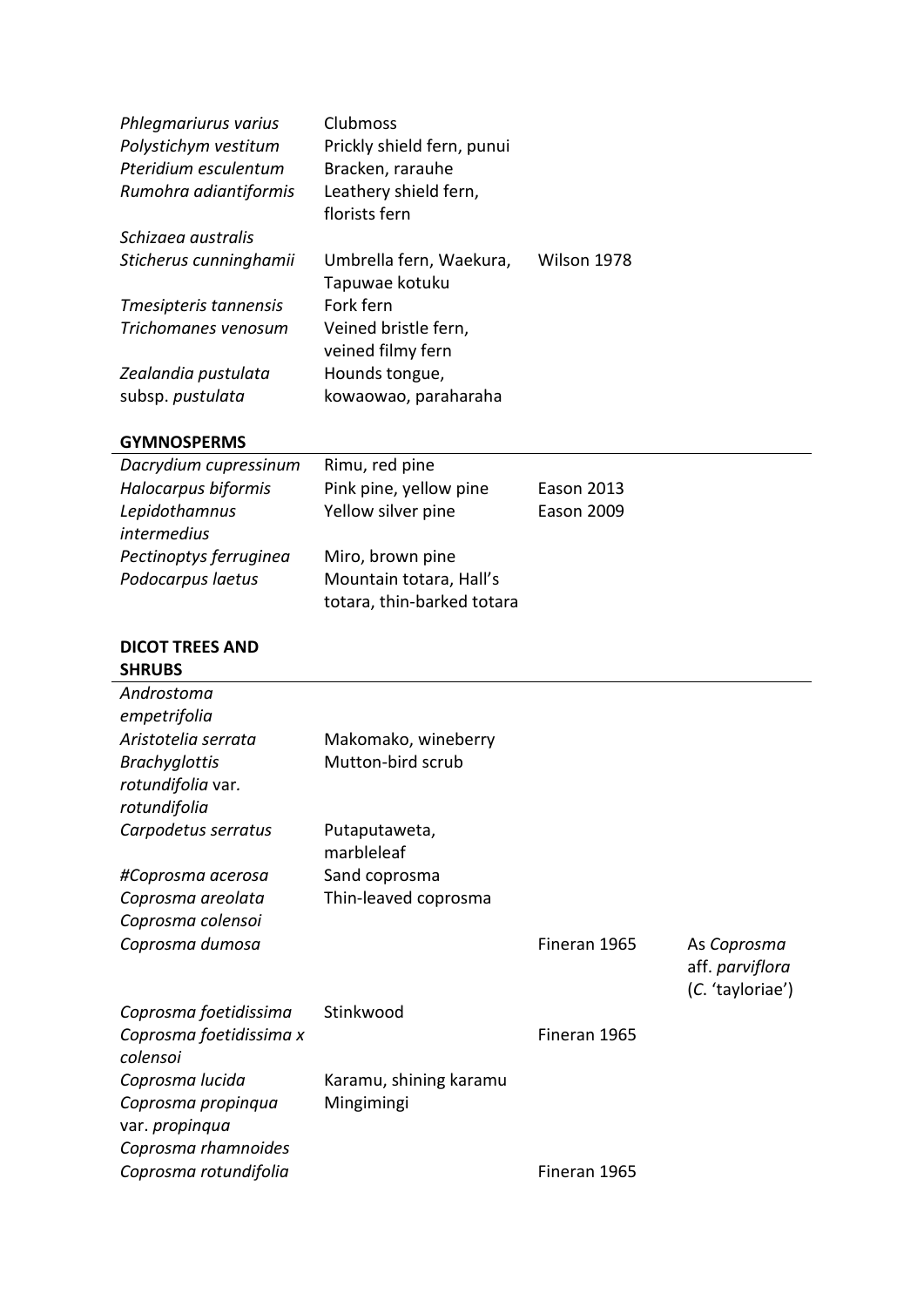| Dracophyllum            | Inanga, inaka                         |                  |
|-------------------------|---------------------------------------|------------------|
| longifolium var.        |                                       |                  |
| longifolium             |                                       |                  |
| Fuchsia excorticata     | Kotukutuku, tree fuchsia              |                  |
| Gaultheria antipoda     | Bush snowberry, fool's                |                  |
|                         | beech                                 |                  |
| Griselinia littoralis   | Broadleaf, kapuka,                    |                  |
|                         | papauma                               |                  |
| Ileostylus micranthus   | Green mistletoe, pirita               |                  |
| #Kelleria lyallii       |                                       | Courtney 1992    |
| #Korthalsella           | Dwarf mistletoe                       |                  |
| salicornioides          |                                       |                  |
| Leptecopylla juniperina | Prickly mingimingi,                   |                  |
| subsp. juniperina       | mingimingi                            |                  |
| #Leptospermum           | Manuka, kahikatoa                     |                  |
| scoparium var.          |                                       |                  |
| scoparium               |                                       |                  |
| Leucopogon fraseri      | Patotara, dwarf                       | Fineran 1965     |
|                         | mingimingi                            |                  |
| Melicytus lanceolatus   | Narrow-leaved mahoe,                  | Courtney 1992    |
|                         | mahoe-wao                             |                  |
| #Metrosideros           | Southern rata                         |                  |
| umbellata               |                                       |                  |
| Myrsine australis       | Red mapou, red matipo,                |                  |
|                         | mapau                                 |                  |
| Myrsine divaricata      | Weeping matipo,                       |                  |
|                         | weeping mapou                         |                  |
| #Neomyrtus              | Rohutu                                |                  |
| pedunculata             |                                       |                  |
| #Olearia angustifolia   | Teteaweka                             |                  |
| Olearia arborescens     | Common tree daisy,                    |                  |
|                         | glossy tree daisy                     |                  |
| #Olearia colensoi var.  | Tupare, leatherwood                   |                  |
| argentea                |                                       |                  |
| #Olearia Iyallii        | Subantarctic tree daisy               | Anon, undated,   |
|                         |                                       | Whenua Hou       |
|                         |                                       | copy of 'Stewart |
|                         |                                       | Island Plants'   |
| #Olearia oporina        |                                       |                  |
| Pentachondra pumila     |                                       |                  |
| #Pimelea Iyallii        |                                       |                  |
| Pittosporum colensoi    |                                       |                  |
| Pseudopanax             | Horoeka, lancewood                    |                  |
| crassifolius            |                                       |                  |
| Pseudopanax colensoi    |                                       |                  |
| var. colensoi           | Mountain five-finger,<br>three finger |                  |

Plants with sessile lea flets from the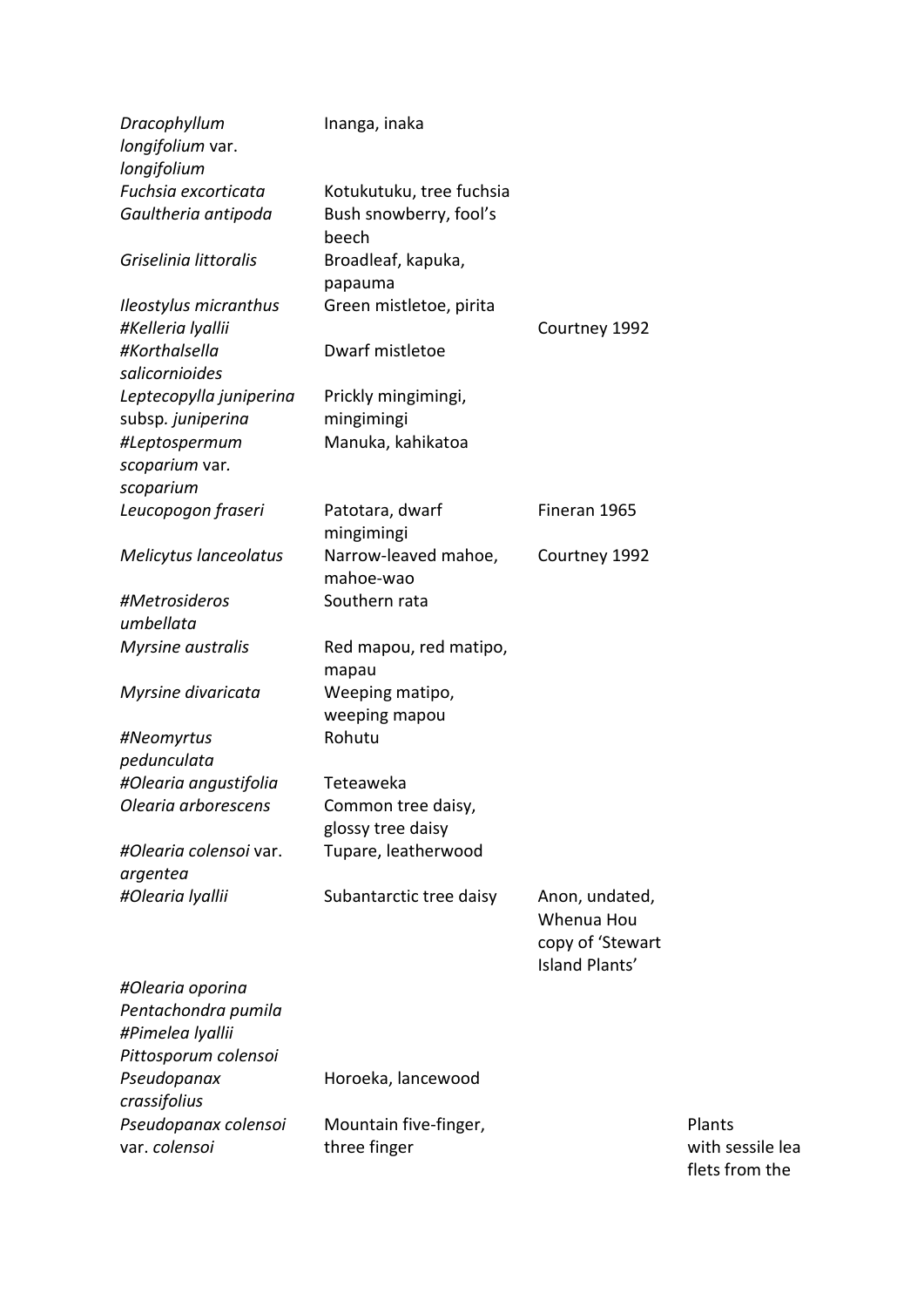|                                             |                                                          |                                                                    | Fiordland-<br><b>Stewart Island</b><br>area are often<br>referred to<br>Pseudopanax<br>colensoi var.<br>fiordensis |
|---------------------------------------------|----------------------------------------------------------|--------------------------------------------------------------------|--------------------------------------------------------------------------------------------------------------------|
| Pseudowintera colorata                      | Red horopito, mountain<br>horopito, alpine<br>peppertree | Anon, undated,<br>Whenua Hou<br>copy of 'Stewart<br>Island Plants' |                                                                                                                    |
| Raukaua edgerleyi                           | Raukawa                                                  | Fineran 1965                                                       | As<br>Pseudopanax<br>edgerleyi                                                                                     |
| Raukaua simplex                             | Haumakoroa                                               |                                                                    |                                                                                                                    |
| Schefflera digitata                         | Patete, pate, seven-finger                               |                                                                    |                                                                                                                    |
| Veronica elliptica                          | Kokomuka, shore hebe,<br>shore koromiko                  |                                                                    |                                                                                                                    |
| Veronca elliptica x                         |                                                          | Courtney 1992                                                      |                                                                                                                    |
| salicifolia                                 |                                                          |                                                                    |                                                                                                                    |
| Veronica salicifolia                        | Koromiko                                                 |                                                                    |                                                                                                                    |
| Weinmannia racemosa                         | Kamahi, tawheo,<br>tawhero, tawherowhero                 |                                                                    |                                                                                                                    |
| <b>CLIMBERS</b>                             |                                                          |                                                                    |                                                                                                                    |
| Calystegia soldanella                       | Shore bindweed, shore<br>convolvulus, rauparaha          | <b>Rance 2010</b>                                                  |                                                                                                                    |
| Calystegia tuguriorum                       | Climbing convolvulus, NZ<br>bindweed                     | <b>Rance 2010</b>                                                  |                                                                                                                    |
| #Metrosideros diffusa                       | White rata                                               | Courtney 1992                                                      |                                                                                                                    |
| Muehlenbeckia australis                     | Pohuehue, large-leaved<br>muehlenbeckia                  | Courtney 1992                                                      |                                                                                                                    |
| Muehlenbeckia                               | Small-leaved pohuehue,                                   | <b>Rance 2010</b>                                                  | As                                                                                                                 |
| complexa var. complexa                      | scrub pohuehue, wire<br>vine                             |                                                                    | Muehlenbeckia<br>complexa                                                                                          |
| Ripogonum scandens                          | Supplejack, kareao                                       |                                                                    |                                                                                                                    |
| Rubus australis                             | Tataramoa, bush<br>lawyer, swamp lawyer                  |                                                                    |                                                                                                                    |
| Rubus australis x                           |                                                          | Courtney 1992                                                      |                                                                                                                    |
| cissoides                                   |                                                          |                                                                    |                                                                                                                    |
| Rubus cissoides                             | Tataramoa, bush lawyer                                   |                                                                    |                                                                                                                    |
| Rubus schmidelioides<br>var. schmidelioides | Tataramoa, bush lawyer,<br>white-leaved lawyer           | Poppelwell 1911                                                    |                                                                                                                    |
| <b>DICOT HERBS</b>                          |                                                          |                                                                    |                                                                                                                    |
| Abrotanella linearis                        |                                                          | Wilson 1978                                                        |                                                                                                                    |
| Acaena anserinifolia                        | Bidibid, hutiwai, piripiri                               |                                                                    |                                                                                                                    |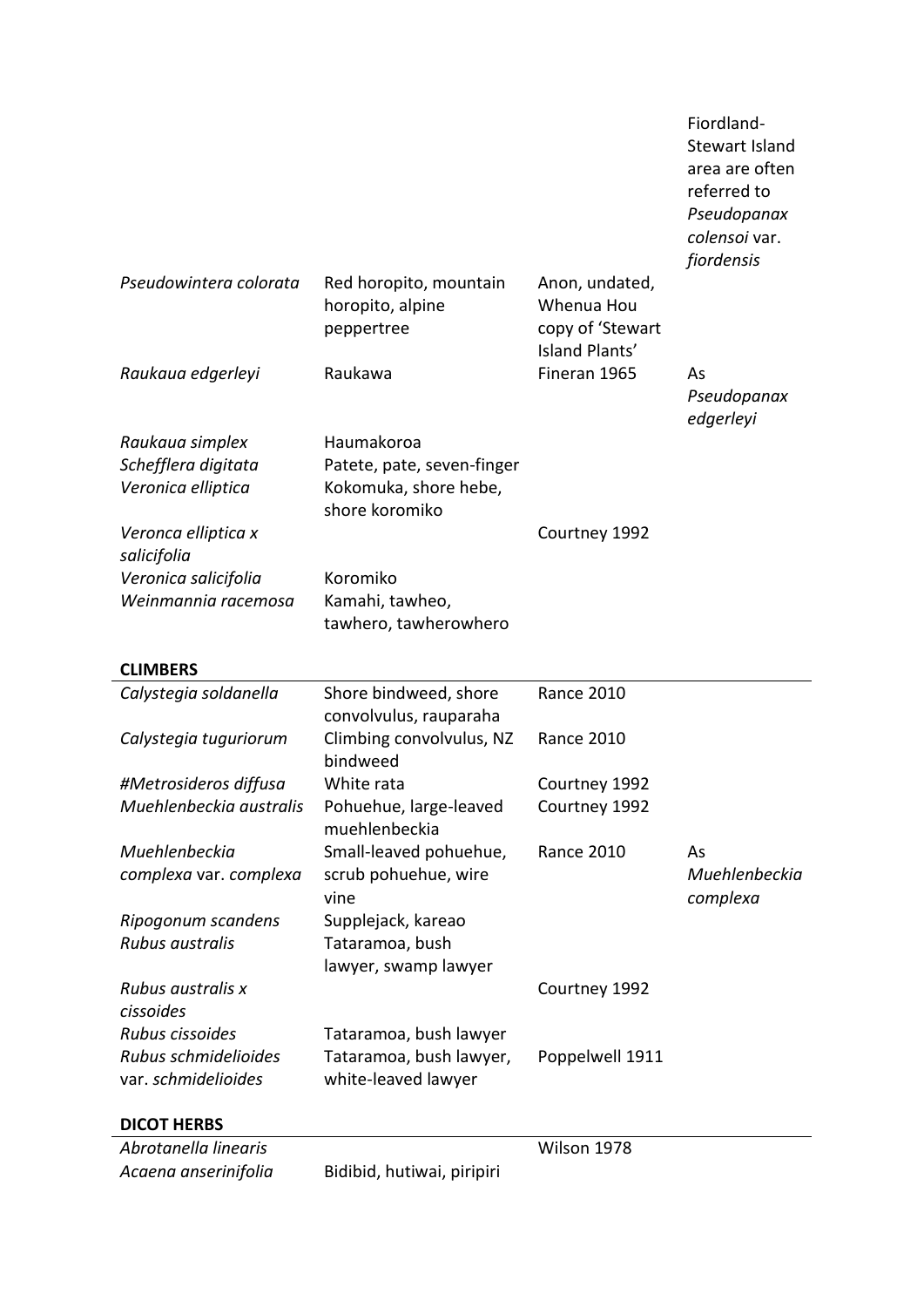| Acaena novae-zelandiae<br>Anaphalioides hookeri                  | Red bidibid                                             |                          |                                           |
|------------------------------------------------------------------|---------------------------------------------------------|--------------------------|-------------------------------------------|
| #Anisotome lyallii<br>Apium prostratum<br>subsp. prostratum var. | Lyalls carrot<br>New Zealand celery                     |                          |                                           |
| filiforme                                                        |                                                         |                          |                                           |
| *Arctotheca calendua                                             | Cape weed                                               | Poppelwell 1911          | As<br>Cryptostemma<br>calendulaceum       |
| #Azorella lyallii                                                | Punui                                                   |                          |                                           |
| <b>Brachyglottis</b><br>bellidioides                             |                                                         | Rutherford 2013          | inaturalist.nz                            |
| Brachyscome radicata                                             |                                                         | Wilson 1978              |                                           |
| *Brassica oleracea<br>*Cakile edentula var.<br>edentula          | Wild cabbage<br>Sea rocket                              | Courtney 1992            |                                           |
| *Callitriche stagnalis                                           | Water starwort                                          | Wilson 1978              |                                           |
| Cardamine corymbosa                                              |                                                         | Wilson 1978              |                                           |
| Cardamine sp.                                                    |                                                         | <b>Rance 2010</b>        | As Cardamine<br>aff. debilis              |
| #Celmisia rigida                                                 |                                                         | Courtney 1992            |                                           |
| <i>*Cerastium fontanum</i>                                       | Mouse ear chickweed                                     | Courtney 1992            | As Cerastium<br>fontanum ssp.<br>triviale |
| *Cerastium glomeratum                                            | Annual mouse-ear<br>chickweed                           | Fineran 1965             |                                           |
| *Cirsium arvense                                                 | Californian thistle                                     | Courtney 1992            |                                           |
| *Cirsium vulgare                                                 | Scotch thistle                                          | Courtney 1992            |                                           |
| Colobanthus apetalus                                             |                                                         |                          |                                           |
| #Craspedia robusta var.<br>pedicellata                           | Woolyhead                                               |                          |                                           |
| Crassula moschata                                                | Shore stonecrop                                         |                          |                                           |
| Dichondra brevifolia                                             | Dichondra                                               | Wilson 1978              |                                           |
| *Digitalis purpurea                                              | Foxglove                                                | <b>Rance 2000</b>        |                                           |
| Disphyma australe<br>subsp. australe                             | Horokaka, native ice<br>plant, New Zealand ice<br>plant | Courtney 1992            | As Disphyma<br>australe                   |
| Drosera binata                                                   | Forked sundew, scented<br>sundew                        | Rutherford 2013          | inaturalist.nz                            |
| Drosera spatulata                                                | Sundew                                                  | Rutherford 2013          | inaturalist.nz                            |
| Dosera stenopetala                                               | Sundew                                                  | Miles & Crawford<br>2018 | inaturalist.nz                            |
| Epilobium                                                        | Willowherb                                              | <b>Rance 2010</b>        |                                           |
| billardiereanum                                                  |                                                         |                          |                                           |
| Epilobium cinereum                                               | Willowherb                                              | <b>Rance 2010</b>        |                                           |
| Epilobium<br>komarovianum                                        | Creeping willowherb                                     | Courtney 1992            |                                           |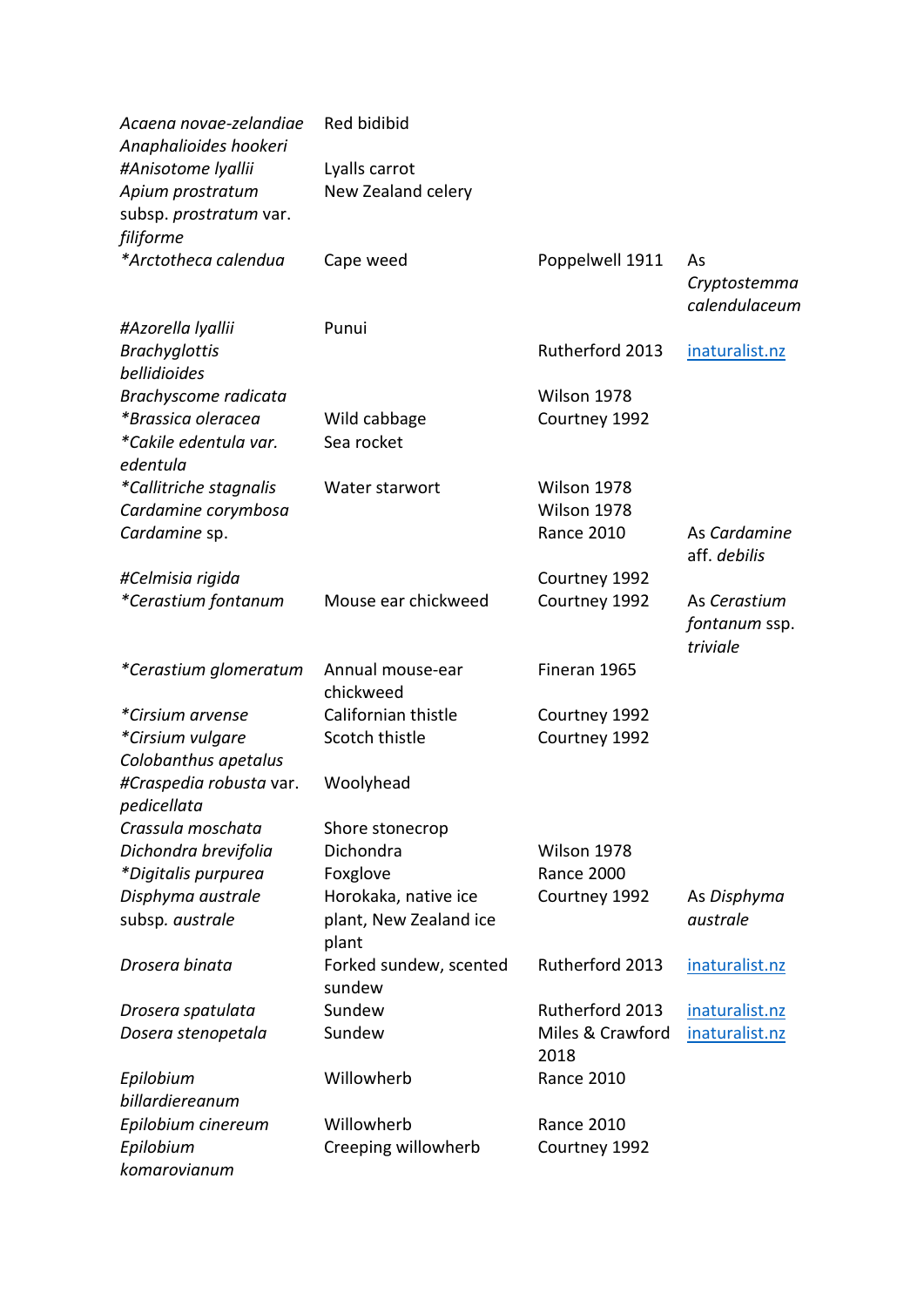| Epilobium nerteroides<br>Epilobium pedunculare<br>Epilobium pubens<br>Epilobium rotundifolium<br><b>Euchiton ruahinicus</b> | Willowherb<br>Willowherb<br>Willowherb<br>Round-leaved willowherb | Poppelwell 1911<br><b>Rance 2010</b><br>Wilson 1978<br>Courtney 1992<br><b>Rance 2010</b> | As Euchiton                               |
|-----------------------------------------------------------------------------------------------------------------------------|-------------------------------------------------------------------|-------------------------------------------------------------------------------------------|-------------------------------------------|
| <b>Euchiton sphaericus</b>                                                                                                  |                                                                   | Courtney 1992                                                                             | ruahinicum<br>As Gnaphalium<br>sphaericum |
| #Euphorbia glauca                                                                                                           | Shore spurge, sea spurge,<br>waiu-atua, sand<br>milkweed          |                                                                                           |                                           |
| *Euphorbia peplus                                                                                                           | Milkweed                                                          | <b>Rance 2010</b>                                                                         |                                           |
|                                                                                                                             | Fennel                                                            | Peat 2019                                                                                 |                                           |
| *Foeniculum vulgare<br>#Gentianella saxosa                                                                                  |                                                                   |                                                                                           |                                           |
|                                                                                                                             |                                                                   |                                                                                           |                                           |
| #Geranium sessiliflorum<br>var. arenarium                                                                                   | Short-flowered cranesbill                                         |                                                                                           |                                           |
| #Gingidia flabellata                                                                                                        | Stewart Island aniseed                                            | Wilson 1978                                                                               |                                           |
| #Gunnera arenaria                                                                                                           |                                                                   | Wilson 1978                                                                               |                                           |
| Gunnera monoica                                                                                                             |                                                                   | Courtney 1992                                                                             |                                           |
| Haloragis erecta var.                                                                                                       | Toatoa, fire weed,                                                |                                                                                           |                                           |
| erecta                                                                                                                      | shrubby haloragis                                                 |                                                                                           |                                           |
| Helichrysum filicaule                                                                                                       | Creeping or slender<br>everlasting daisy                          | Courtney 1992                                                                             |                                           |
| Hydrocotyle                                                                                                                 | Waxweed, waxweed                                                  | <b>Rance 2010</b>                                                                         |                                           |
| heteromeria                                                                                                                 | pennywort                                                         |                                                                                           |                                           |
| Hydrocotye novae-                                                                                                           |                                                                   | <b>Rance 2010</b>                                                                         | As Hydrocotyle                            |
| zeelandiae var. montana                                                                                                     |                                                                   |                                                                                           | novae-<br>zelandiae var.<br>montana       |
| Hypericum pusillum                                                                                                          | Swamp hypericum                                                   | Courtney 1992                                                                             | As Hypericum<br>japonicum                 |
| *Hypochaeris radicata                                                                                                       | Catsear                                                           |                                                                                           |                                           |
| Lagenophora pumila                                                                                                          | Papataniwhaniwha                                                  | <b>Rance 2010</b>                                                                         |                                           |
| Leptinella dioica                                                                                                           | Shore cotula                                                      |                                                                                           |                                           |
| *Leontodon saxatilis                                                                                                        | Hawkbit                                                           | <b>Rance 2010</b>                                                                         | As Leontodon<br>taraxacoides              |
| Lilaeopsis novae-                                                                                                           |                                                                   | Courtney 1992                                                                             |                                           |
| zelandiae                                                                                                                   |                                                                   |                                                                                           |                                           |
| *Linum catharticum                                                                                                          | Purging flax                                                      | <b>Rance 2010</b>                                                                         |                                           |
| #Linum monogynum                                                                                                            |                                                                   |                                                                                           |                                           |
| var. monogynum                                                                                                              |                                                                   |                                                                                           |                                           |
| Lobelia angulata                                                                                                            | Pratia                                                            | Courtney 1992                                                                             | As Pratia                                 |
|                                                                                                                             |                                                                   |                                                                                           | angulata                                  |
| <i>*Mentha spicta subsp.</i>                                                                                                | Mint                                                              |                                                                                           |                                           |
| spicta                                                                                                                      |                                                                   |                                                                                           |                                           |
| *Mycelis muralis                                                                                                            | Wall lettuce                                                      |                                                                                           |                                           |
|                                                                                                                             |                                                                   |                                                                                           |                                           |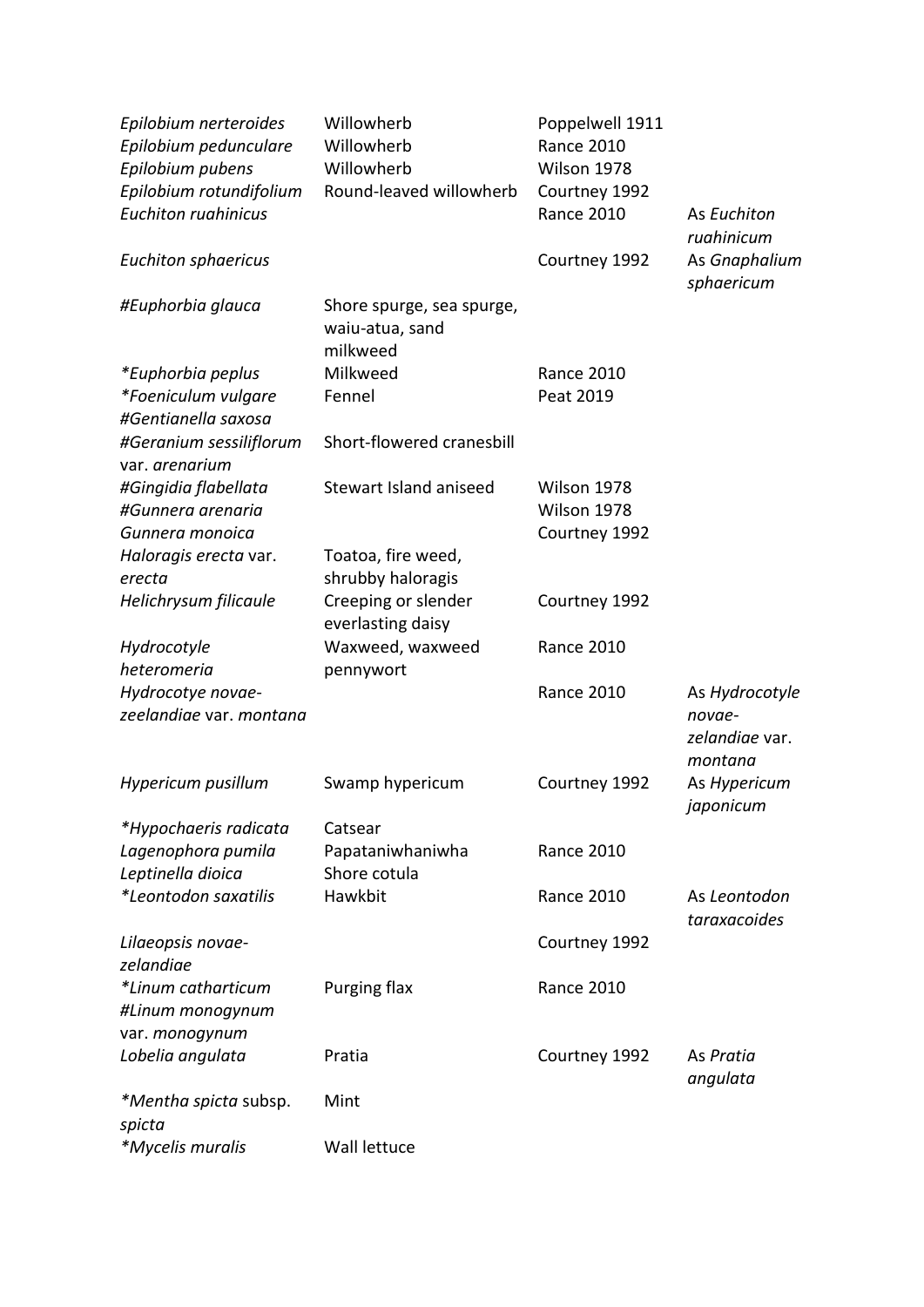| #Myosotis rakiura       | Stewart Island forget-me-<br>not             | Courtney 1992            |                                                    |
|-------------------------|----------------------------------------------|--------------------------|----------------------------------------------------|
| Nertera depressa        | Nertera, bead plant,<br>fruiting duckweed    |                          |                                                    |
| Nertera villosa         |                                              |                          |                                                    |
| #Oxybasis ambigua       |                                              | Courtney 1992            | As<br>Chenopodium<br>glaucum<br>subsp.<br>ambiguum |
| *Pilosella officinarum  | Hawkweed, mouse-ear<br>hawkweed              | <b>Rance 2010</b>        |                                                    |
| Plantago unibracteolata |                                              | Courtney 1992            | As Plantago<br>uniflora                            |
| Pseudognaphalium        |                                              |                          |                                                    |
| luteo-album agg.        |                                              |                          |                                                    |
| Ranunculus acaulis      | Sand buttercup, shore<br>buttercup           |                          |                                                    |
| *Rumex acetosella       | Sheep's sorrel                               | <b>Rance 2010</b>        |                                                    |
| *Rumex crispus          | Curled dock                                  | Wilson 1978              |                                                    |
| Rumex neglectus         | Shore dock                                   | Johnson 1992             |                                                    |
| Sarcocornia quingeflora | Glasswort                                    | Courtney 1992            |                                                    |
| Samolus repens var.     | Sea primrose, shore                          | Courtney 1992            | As Samolus                                         |
| repens                  | pimpernel, water<br>pimpernel                |                          | repens                                             |
| Selliera radicans       | Selliera, remuremu, half-<br>star            | Courtney 1992            |                                                    |
| #Senecio biserratus     |                                              |                          |                                                    |
| #Senecio carnosulus     |                                              | Courtney 1992            | As Senecio<br>carnosula                            |
| *Senecio elegans        | Purple groundsel                             | <b>Rance 2000</b>        |                                                    |
| Senecio glomeratus      | Fireweed                                     | <b>Rance 2010</b>        | As Senecio                                         |
| subsp. glomeratus       |                                              |                          | glomeratus                                         |
| Senecio minimus         | Fireweed                                     |                          |                                                    |
| Senecio wairauensis     | Mountain fireweed                            | Courtney 1992            |                                                    |
| *Sonchus asper          | Prickly sow thistle                          | Courtney 1992            |                                                    |
| #Sonchus kirkii         | Puha, shore puha, New<br>Zealand sow thistle |                          |                                                    |
| *Sonchus oleraceus      | Sow thistle, sowthistle                      | Hiscock in Rance<br>2010 |                                                    |
| Taraxacum               | New Zealand                                  | Wilson 1978              |                                                    |
| magellanicum            | dandelion, native dandeli                    |                          |                                                    |
|                         | on                                           |                          |                                                    |
| *Taraxacum officinale   | Dandelion                                    | <b>Rance 2010</b>        |                                                    |
| Tetragonia implexicoma  | Native spinach                               | Courtney 1992            | As Tetragonia<br>trigyna                           |
| *Trifolium dubium       | Suckling clover                              | Courtney 1992            |                                                    |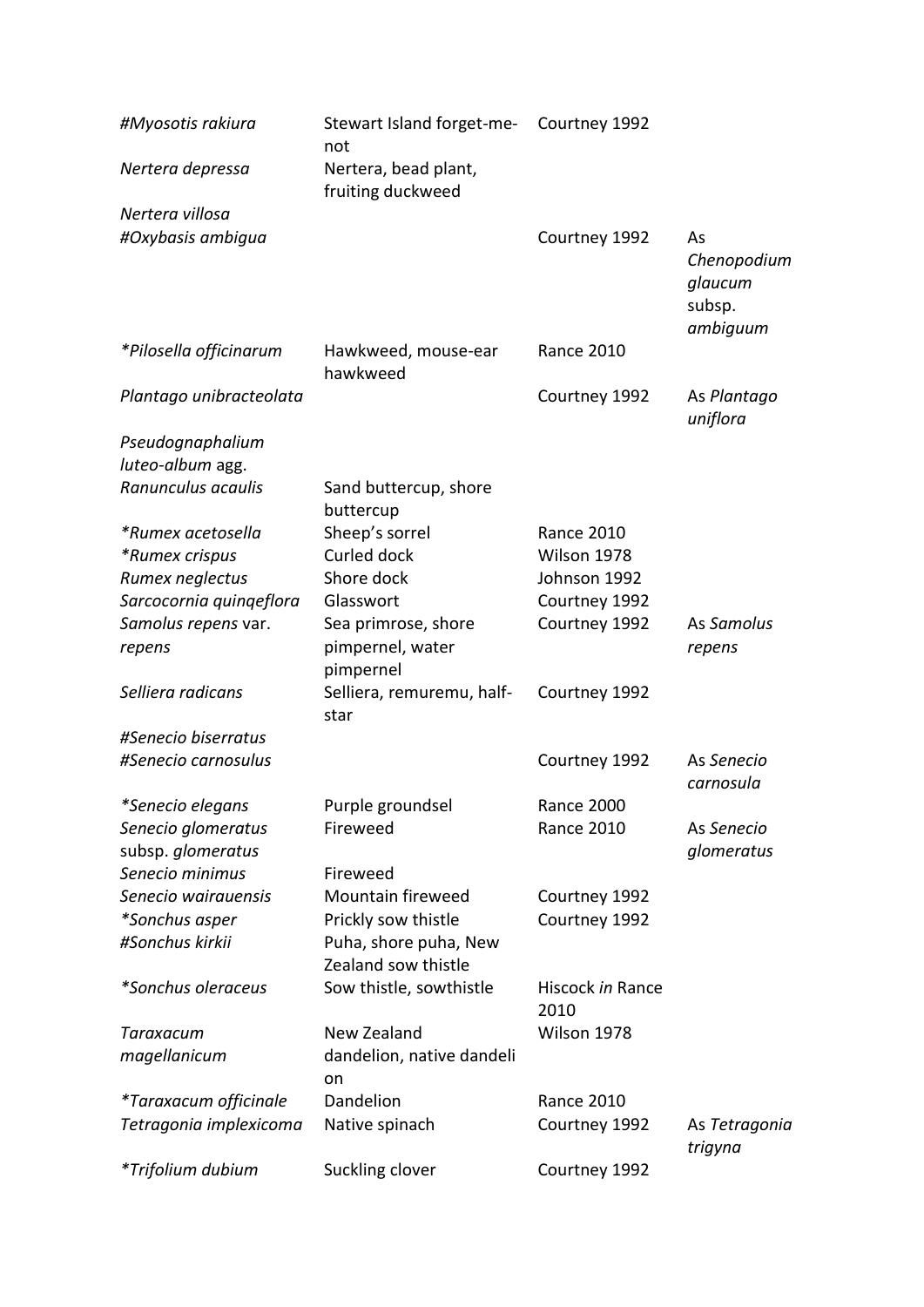| *Trifolium repens       | White clover                           | <b>Rance 2010</b>        |                            |
|-------------------------|----------------------------------------|--------------------------|----------------------------|
| *Vicia sativa           | Vetch                                  | <b>Rance 2010</b>        |                            |
| <b>GRASSES</b>          |                                        |                          |                            |
| *Agrotis capillaris     | Browntop                               | <b>Rance 2010</b>        |                            |
| *Ammophila arenaria     | Marram grass                           |                          |                            |
| *Anthoxanthum           | Sweet vernal                           | <b>Rance 2010</b>        |                            |
| odoratum                |                                        |                          |                            |
| Austroderia richardii   | Toetoe                                 | Courtney 1992            | As Cortaderia<br>richardii |
| *Dactylis glomerata     | Cocksfoot                              | <b>Rance 2010</b>        |                            |
| #Deschampsia cespitosa  | Tufted hair-grass, wavy<br>hair-grass  | <b>Rance 2010</b>        |                            |
| Dichelachne crinita     | Long-hair plume grass                  | Courtney 1992            |                            |
| *Elytrigia repens       | Couch                                  | Wilson 1978              | As Agropyron<br>repens     |
| Festuca novae-zelandiae | Fescue tussock, hard<br>tussock        | Courtney 1992            |                            |
| Hierochloe redolens     | Holy grass, karetu                     |                          |                            |
| *Holcus lanatus         | Yorkshire fog                          |                          |                            |
| Lachnagrostis           | Sand wind grass                        | <b>Rance 2010</b>        | As                         |
| billardierei subsp.     |                                        |                          | Lachnagrostis              |
| billardierei            |                                        |                          | billardierei               |
| *Lolium perenne         | Perennial rye grass                    | <b>Rance 2010</b>        |                            |
| Poa astonii             | <b>Blue shore tussock</b>              | Courtney 1992            |                            |
| #Poa billardierei       | Sand tussock, hinarepe                 |                          |                            |
| Poa cita                | Silver tussock                         | <b>Rance 2010</b>        |                            |
| Poa colensoi            | <b>Blue tussock</b>                    | Courtney 1992            |                            |
| #Poa foliosa            | Muttonbird poa                         | Courtney 1992            |                            |
| <i>*Poa pratensis</i>   | Kentucky bluegrass                     | Hiscock in Rance<br>2010 |                            |
| #Poa tennantiana        | Muttonbird poa                         | Courtney 1992            |                            |
| Rytidosperma setifolium | Bristle tussock, mountain<br>danthonia | Courtney 1992            |                            |
| Stenostachys sp.        |                                        | <b>Rance 2000</b>        |                            |
| <b>ORCHIDS</b>          |                                        |                          |                            |
| Aporostylis bifolia     | Odd-leaved orchid                      | <b>Anon 2020</b>         | inaturalist.nz             |
| Bulbophyllum            | Pygmy tree orchid,                     |                          |                            |
| pygmaeum                | bulbophyllum                           |                          |                            |
| Caladenia chlorostyla   |                                        | Rutherford 2013          | inaturalist.nz             |
| Caladenia Iyallii       |                                        | <b>Rance 2010</b>        |                            |
| Chiloglottis cornuta    | Bird orchid, ant orchid                | Rutherford 2012          | inaturalist.nz             |
| Corybas acuminatus      | Spider Orchid                          |                          |                            |
| Corybas macranthus      | Spider Orchid                          |                          |                            |
| Corybas oblongus        | Spider Orchid                          |                          |                            |
| Corybas trilobus        | Spider Orchid                          | Courtney 1992            |                            |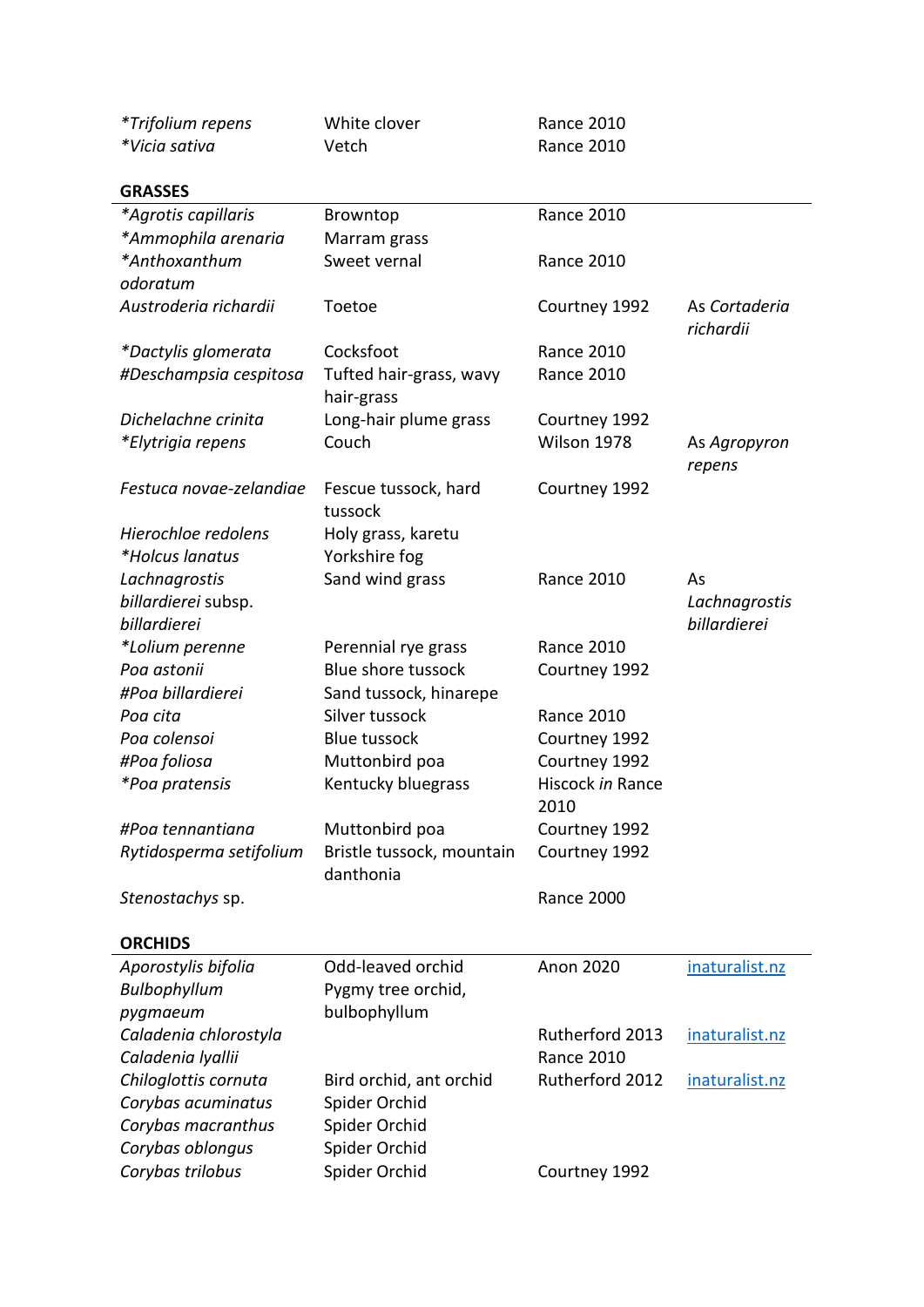| cunninghamii           |                                        |                   |                |
|------------------------|----------------------------------------|-------------------|----------------|
|                        | Christmas orchid,                      |                   |                |
|                        | bamboo orchid                          |                   |                |
| #Drymoanthus flavus    | Spotted fleshy tree orchid             |                   |                |
| Earina autumnalis      | Easter orchid, raupeka                 |                   |                |
| Earina mucronata       | Bamboo orchid, peka-a-                 |                   |                |
|                        | waka, spring earina                    |                   |                |
| Gastrodia cunninghamii | Black orchid, black potato             | Courtney 1992     |                |
|                        | orchid, perei                          |                   |                |
| Gastrodia molloyi      | Molloy's potato orchid                 | Hockley c. 1995   |                |
| Microtis unifolia      | Onion-leaved orchid,<br>microtis       | <b>Rance 2010</b> |                |
| Prasophyllum colensoi  | Leek orchid                            | Rutherford 2013   | inaturalist.nz |
| Pterostylis australis  | Southern greenhood                     | Rutherford 2013   | inaturalist.nz |
| Pterostylis banksii    | Tutukiwi, greenhood                    | Rutherford 2013   | inaturalist.nz |
| Thelymitra cyanea      | Swamp sun orchid,                      | Rutherford 2013   | inaturalist.nz |
|                        | striped sun orchid                     |                   |                |
| Thelymitra hatchii     | Hatch's sun orchid                     | Wilson 1978       |                |
| Thelymitra longifolia  | White sun orchid                       | <b>Rance 2010</b> |                |
| Waireia stenopetala    | Yellow                                 | Wilson 1978       | As Lyperanthus |
|                        | beaks, beak orchid,                    |                   | antarcticus    |
|                        | horizontal orchid                      |                   |                |
|                        |                                        |                   |                |
| <b>SEDGES</b>          |                                        |                   |                |
| Carex appressa         | Southern cutty grass,                  |                   |                |
|                        | tussock sedge                          |                   |                |
| #Carex aucklandica     | Subantarctic hook grass                | <b>Rance 1990</b> | As Uncinia     |
|                        |                                        |                   | aucklandica    |
| Carex dissita          | Forest sedge                           | <b>Rance 1990</b> |                |
| Carex geminata         | Cutty grass, rautahi                   | <b>Rance 1990</b> |                |
| Carex horizontalis     | Bastard grass, hook sedge              | Wilson 1978       | As Uncinia     |
|                        |                                        |                   | rupestris      |
| Carex imbecilla        | Feeble bastard grass,                  | Fineran 1965      | As Uncinia     |
|                        | hook sedge                             |                   | gracilenta     |
| Carex lectissima       | Fine-leaved bastard grass,             | <b>Rance 1990</b> | As Uncinia     |
|                        | hook sedge                             |                   | filiformis     |
| Carex pumila           | Sand sedge                             |                   |                |
| Carex solandri         | Forest sedge, Solander's<br>sedge      | <b>Rance 1990</b> |                |
| Carex trifida          | Mutton-bird sedge, tataki              |                   |                |
| Carex uncinata         | Bastard grass, hook                    | <b>Rance 2010</b> | As Uncinia     |
|                        | sedge, kamu, matau-a-                  |                   | uncinata       |
|                        | maui                                   |                   |                |
| Carex zotovii          | Zotovs bastard grass,                  | Wilson 1978       | As Uncinia     |
|                        | Zotovs hook sedge                      |                   | zotovii        |
| Ficinia nodosa         | Wiwi, knobby club rush,<br>ethel sedge |                   |                |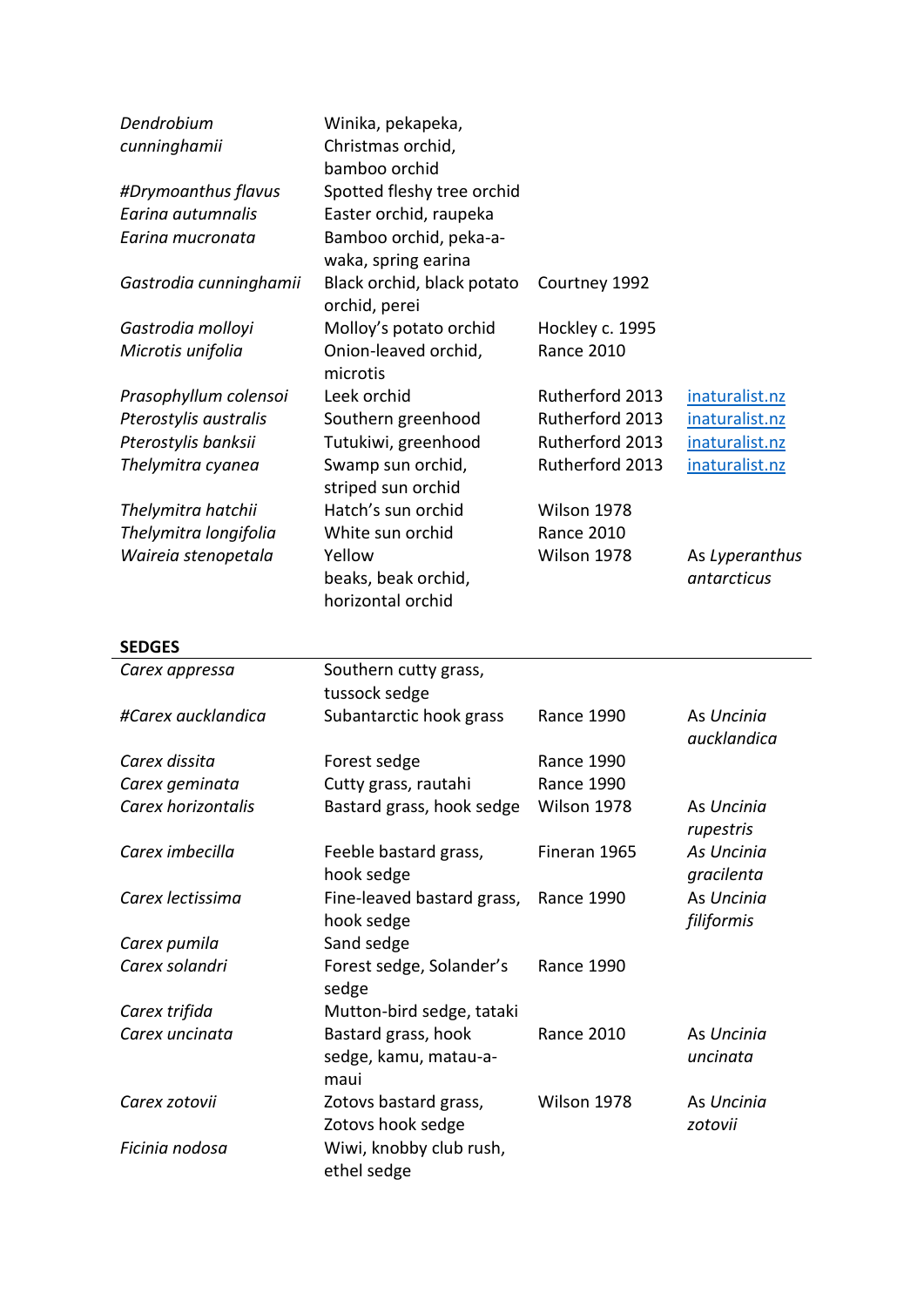| #Ficinia spiralis        | Pingao, golden sand<br>sedge, pikao     |                   |                                           |
|--------------------------|-----------------------------------------|-------------------|-------------------------------------------|
| Gahnia procera           | Giant sedge, gahnia,<br>mountain gahnia |                   |                                           |
| Isolepis aucklandica     |                                         | <b>Rance 1990</b> |                                           |
| Isolepis cernua          | Slender clubrush                        |                   |                                           |
| #Isolepis praetextata    |                                         | <b>Rance 1990</b> |                                           |
| Isolepis reticularis     |                                         | <b>Rance 1990</b> |                                           |
| Lepidosperma australe    | Square sedge, square-<br>stemmed sedge  | Courtney 1992     | As<br>Lepidosperma<br>australis           |
| Oreobolus pectinatus     | Comb sedge, cushion                     |                   |                                           |
|                          | sedge, flat-leaved comb                 |                   |                                           |
|                          | sedge                                   |                   |                                           |
| Oreobolus strictus       | Comb sedge                              |                   |                                           |
|                          |                                         |                   |                                           |
| <b>RUSHES AND ALLIES</b> |                                         |                   |                                           |
| Apodasmia similis        | Jointed wire rush, oioi                 |                   |                                           |
| Empodisma minus          | Wire rush, lesser wire                  |                   |                                           |
|                          | rush                                    |                   |                                           |
| *Juncus articulatus      | Jointed rush                            | <b>Rance 2010</b> |                                           |
| Juncus edgariae          | Wiwi, Edgars rush                       | Courtney 1992     | As Juncus                                 |
|                          |                                         |                   | gregiflorus                               |
| Luzula banksiana var.    | Coastal woodrush                        | Johnson 1992      |                                           |
| acra                     |                                         |                   |                                           |
|                          |                                         |                   |                                           |
| <b>OTHER MONOCOT</b>     |                                         |                   |                                           |
| <b>HERBS</b>             |                                         |                   |                                           |
| Astelia fragrans         | Bush flax, bush lily,                   |                   |                                           |
|                          | kakaha                                  |                   |                                           |
| Luzuriaga parviflora     | Lantern berry                           |                   |                                           |
| Phormium cookianum       | Mountain flax, wharariki                |                   |                                           |
| Phormium tenax           | Flax, harakeke                          |                   | Native but<br>introduced to<br>Whenua Hou |
| Triglochin striatum      | Triglochin                              |                   |                                           |
|                          |                                         |                   |                                           |